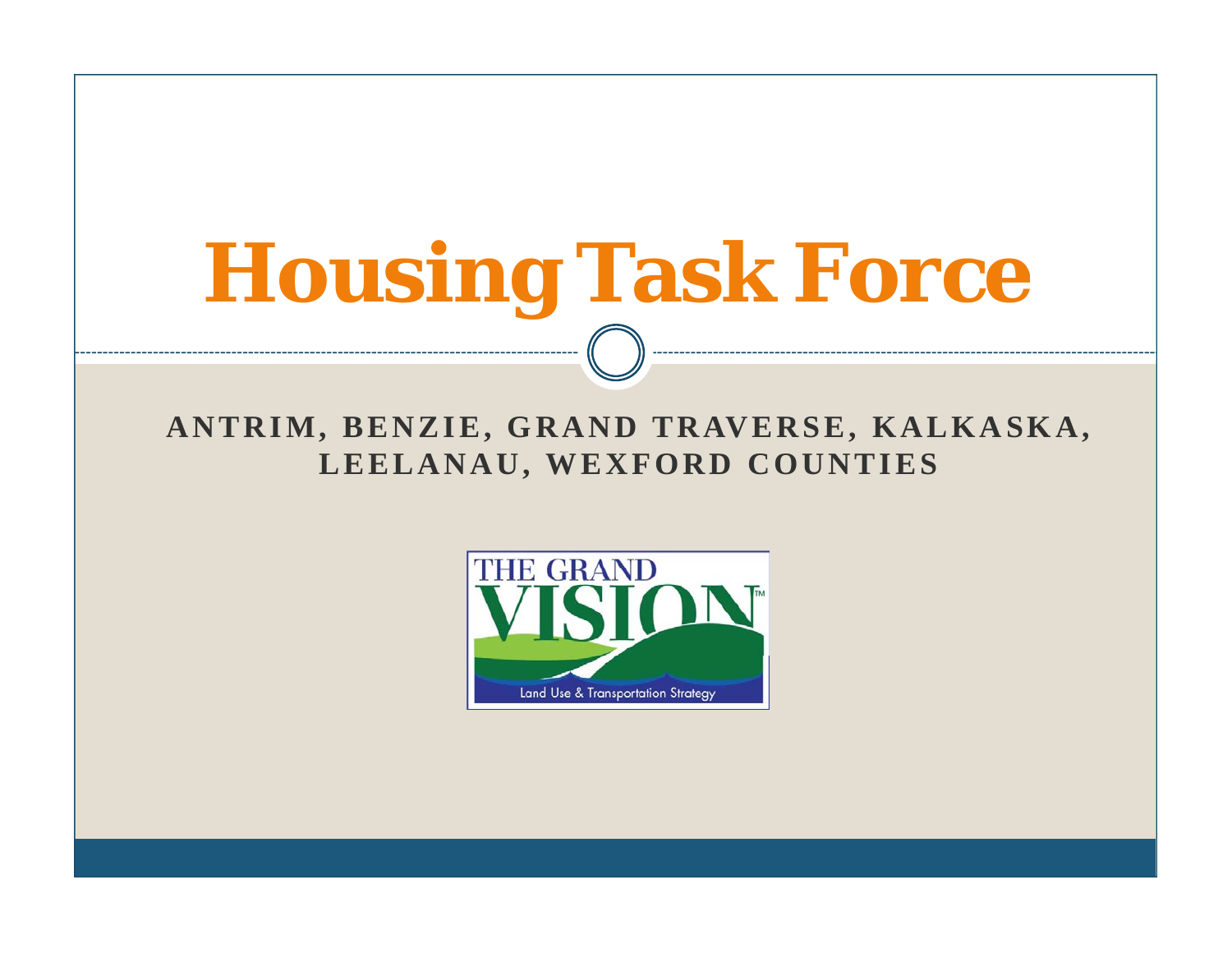# **What is affordable housing?**

• Housing that costs 30% or less of a household's income

#### • Permanent affordable housing

- Rental or for-sale housing that is made affordable, through public or other subsidies, to low- and moderate income households
- Workforce housing
- 

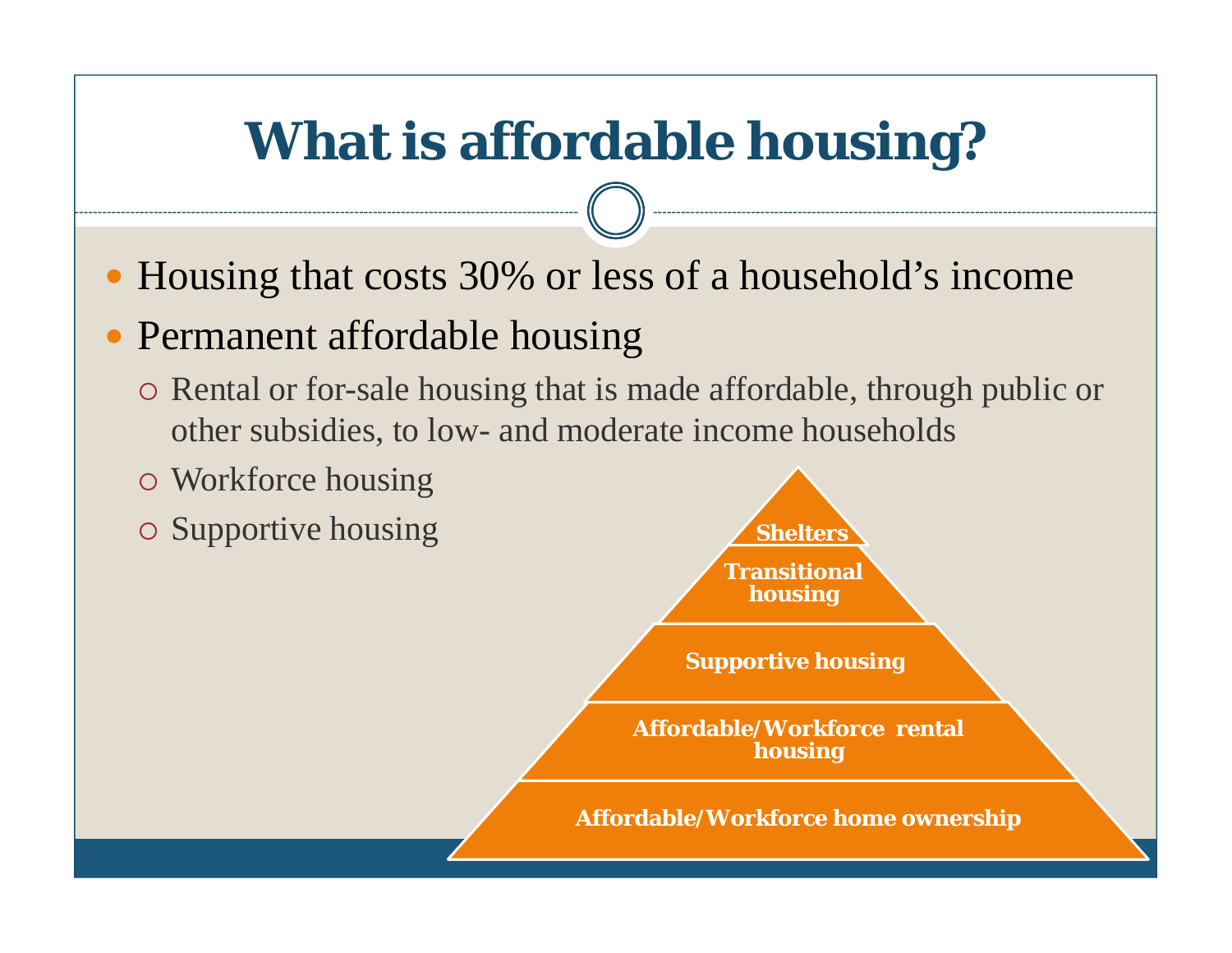# **Who is it for?**

- "Low income" means households that earn 80% or less of the Area Median Income (AMI)
- Cashiers, waitstaff, nursing aides, hotel clerks, child care workers, firefighters, reporters, carpenters, counselors, police officers, elementary school teachers, maintenance, hair stylists, administrative assistants – working families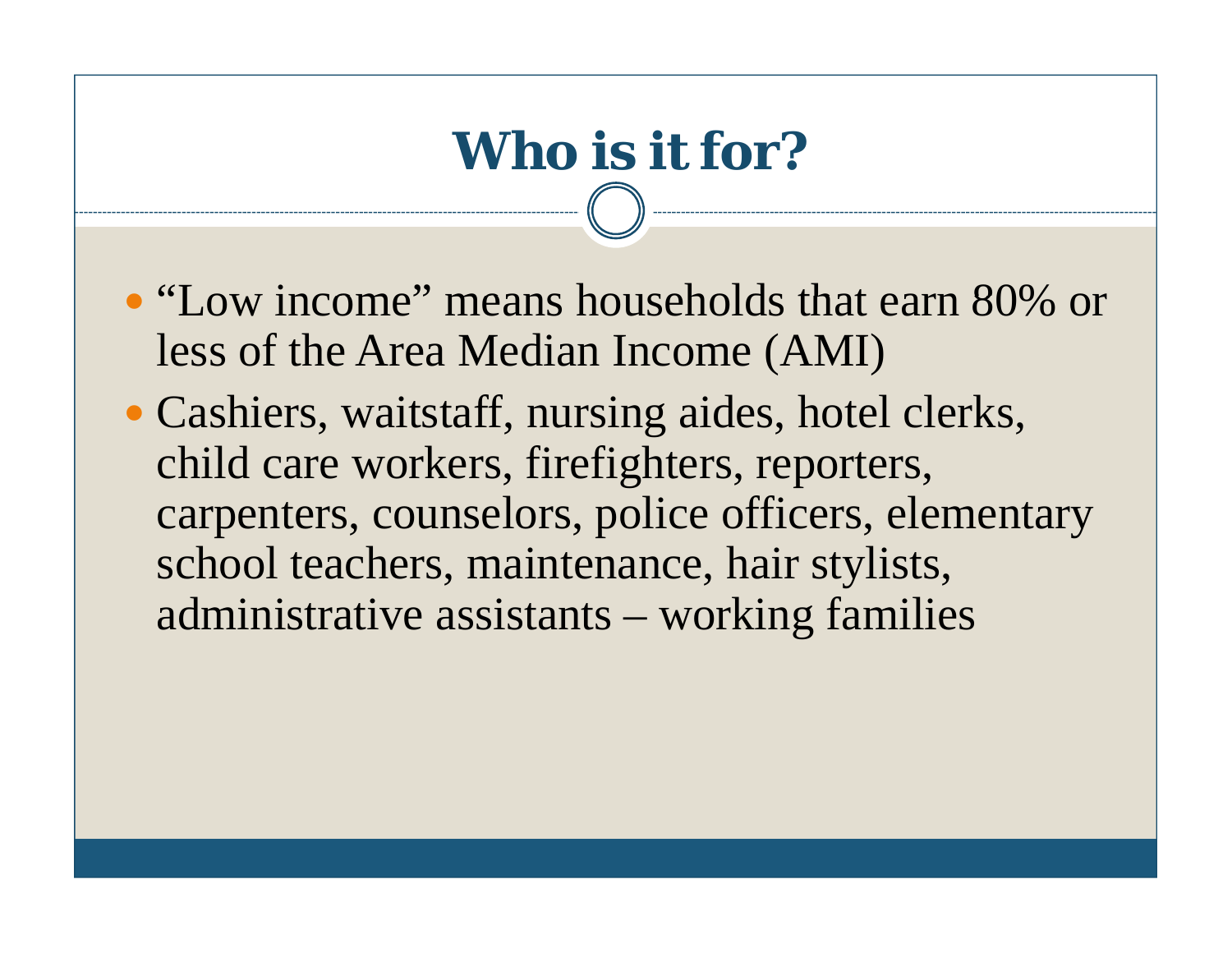| <b>Income Levels (average for 5-counties) and</b><br><b>Affordable Monthly Rent/House Payment</b> |                   |             |                   |             |                   |              |  |  |
|---------------------------------------------------------------------------------------------------|-------------------|-------------|-------------------|-------------|-------------------|--------------|--|--|
|                                                                                                   | 30%<br><b>AMI</b> | <b>Rent</b> | 50%<br><b>AMI</b> | <b>Rent</b> | 80%<br><b>AMI</b> | <b>Rent</b>  |  |  |
| 1-person<br>household                                                                             | \$13,550          | <b>S339</b> | \$20,020          | <b>S501</b> | \$32,100          | <b>S800</b>  |  |  |
| 3-person<br>household                                                                             | \$15,420          | <b>S386</b> | \$25,730          | <b>S643</b> | \$41,180          | <b>S1030</b> |  |  |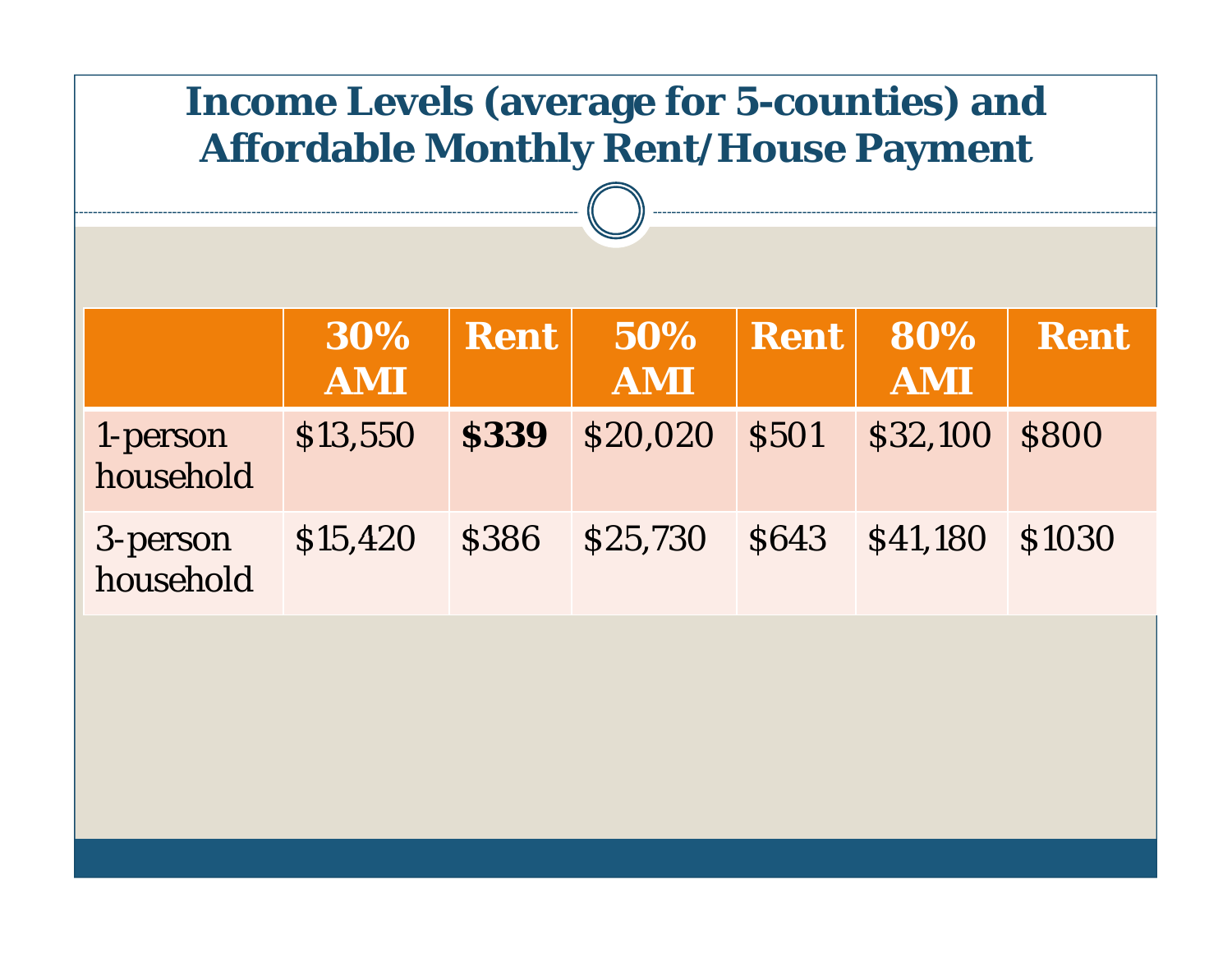# 2009 5-County Housing Needs Assessment

|                                         | <b>Rentals</b> |                             | Homeownership |                   |                                                                     |
|-----------------------------------------|----------------|-----------------------------|---------------|-------------------|---------------------------------------------------------------------|
|                                         | # Units        | <b>AMI</b><br><b>Target</b> | # Units       | <b>AMI Target</b> | <b>Other Needs</b>                                                  |
| <b>Traverse</b><br><b>City market</b>   | 300-500        | 50%-60%                     | 1100          | 80%-100%          | Rehab<br><b>Special Needs</b>                                       |
| <b>Balance of</b><br>5-county<br>region | 315            | 40%-60%                     | 1020          | 60%-100%          | Rehab<br><b>Special Needs</b><br>Homeownership<br><b>Assistance</b> |

"While economic considerations at this point in time may temporarily inhibit housing demand growth, long-run demographic, economic, and social trends will ultimately lead to continued demand potential for all types of housing options for both existing residents and future residents of the region…All of these housing options should be considered in demand, and direct involvement by local community leaders and housing providers will be necessary to meet this need."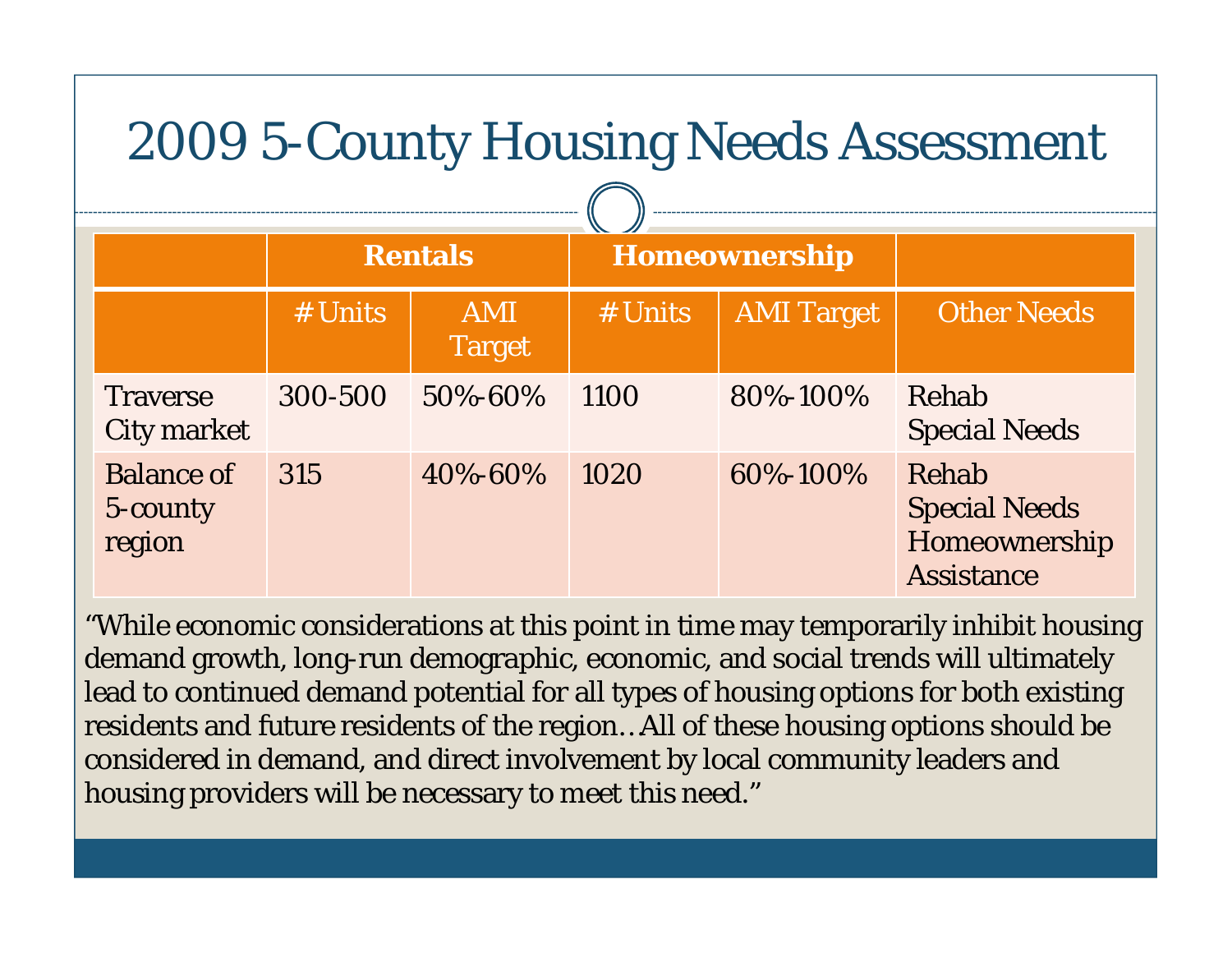## What's being done now?

- Emergency  $\&$  transitional housing Goodwill, Women's Resource Center, SAFE Harbor
- Supportive rental housing Foundation for Mental Health, Women's Resource Center, NMCAA, Homestretch
- Affordable rentals/rental assistance TC Housing Commission, See-con, Homestretch, Foundation for Mental Health
- Affordable for-sale housing Homestretch, Leelanau Count y, Habitat for Humanit y
- Rehab loans for homeowners TC Housing Commission, Leelanau County, Antrim/Kalkaska County, NMCAA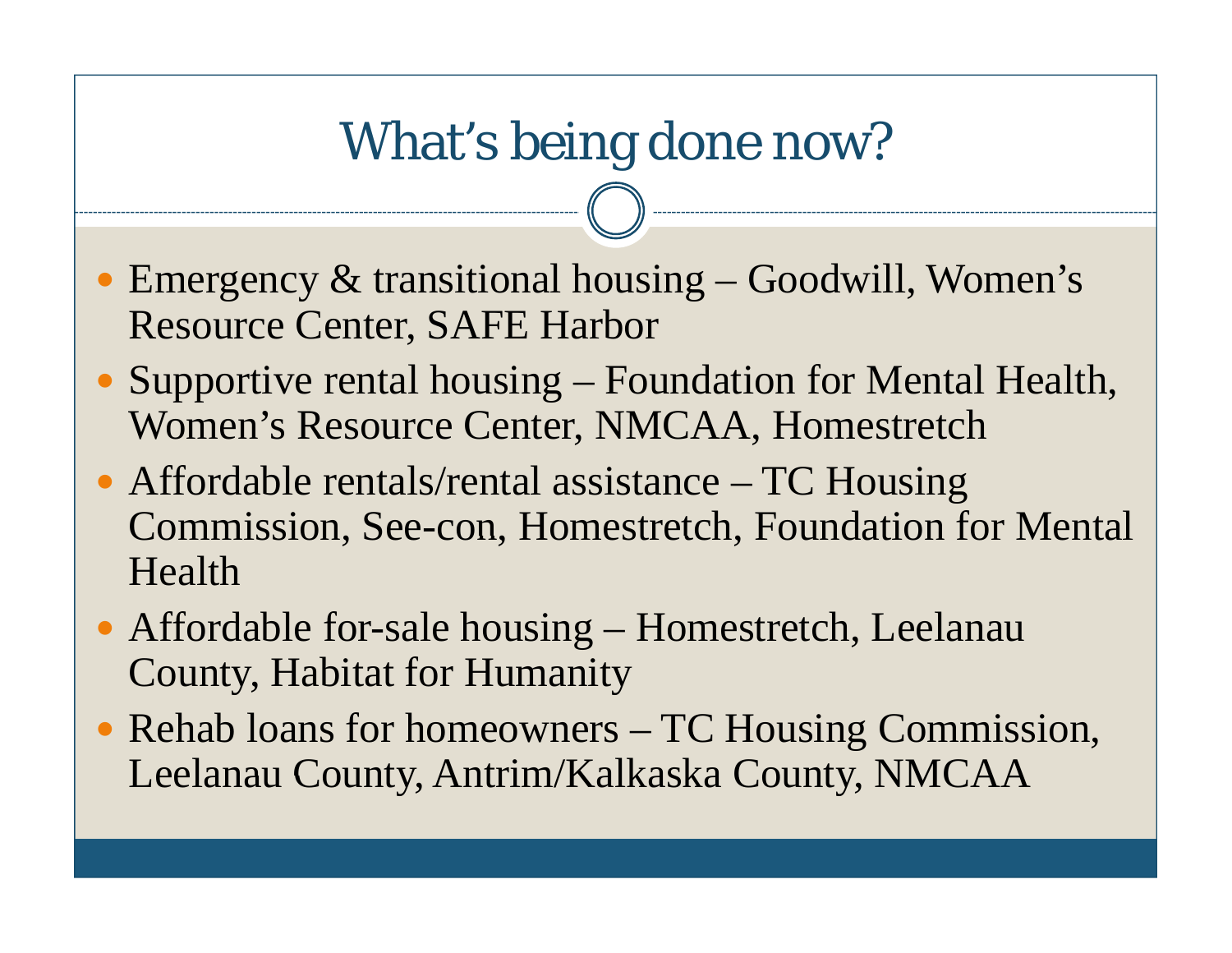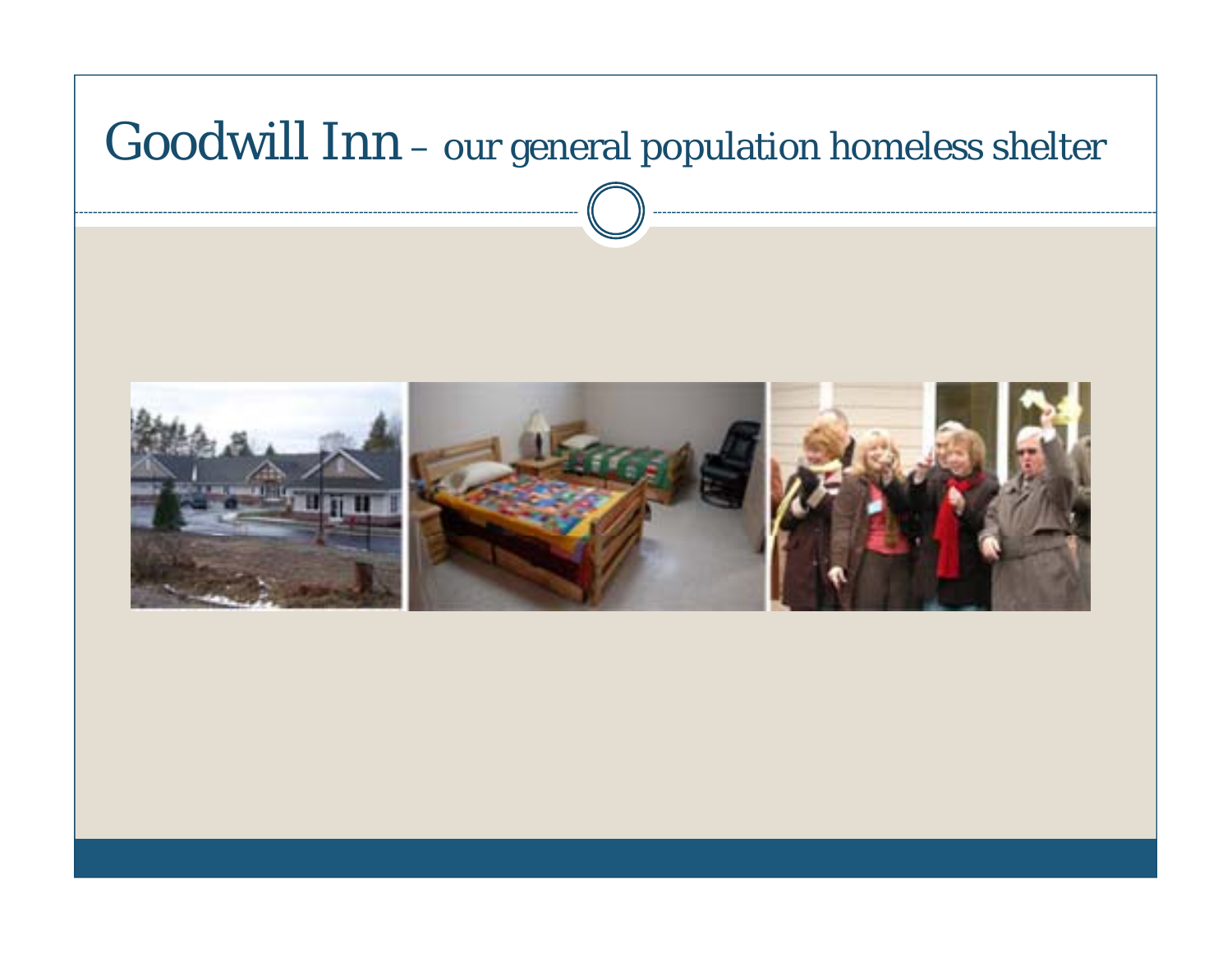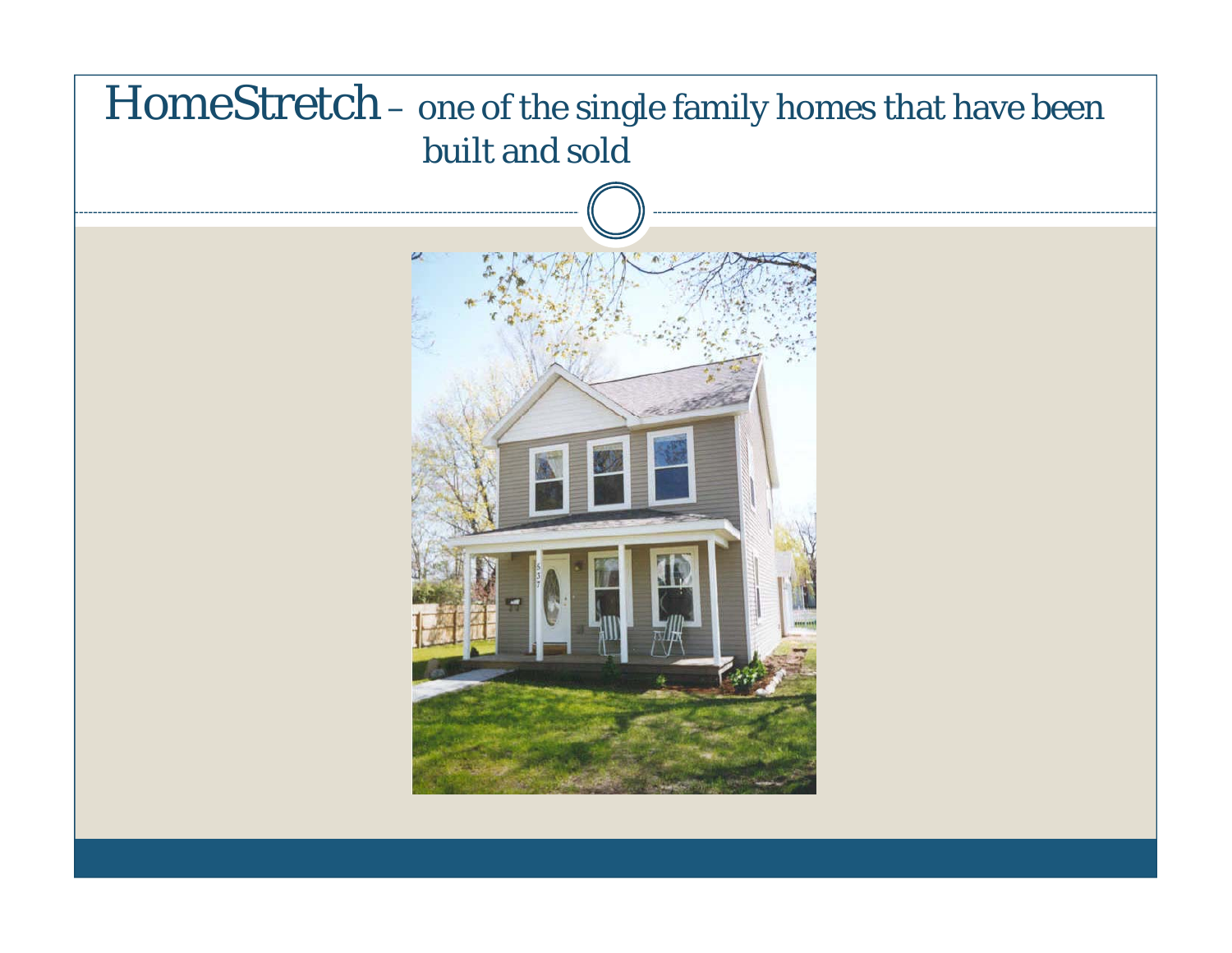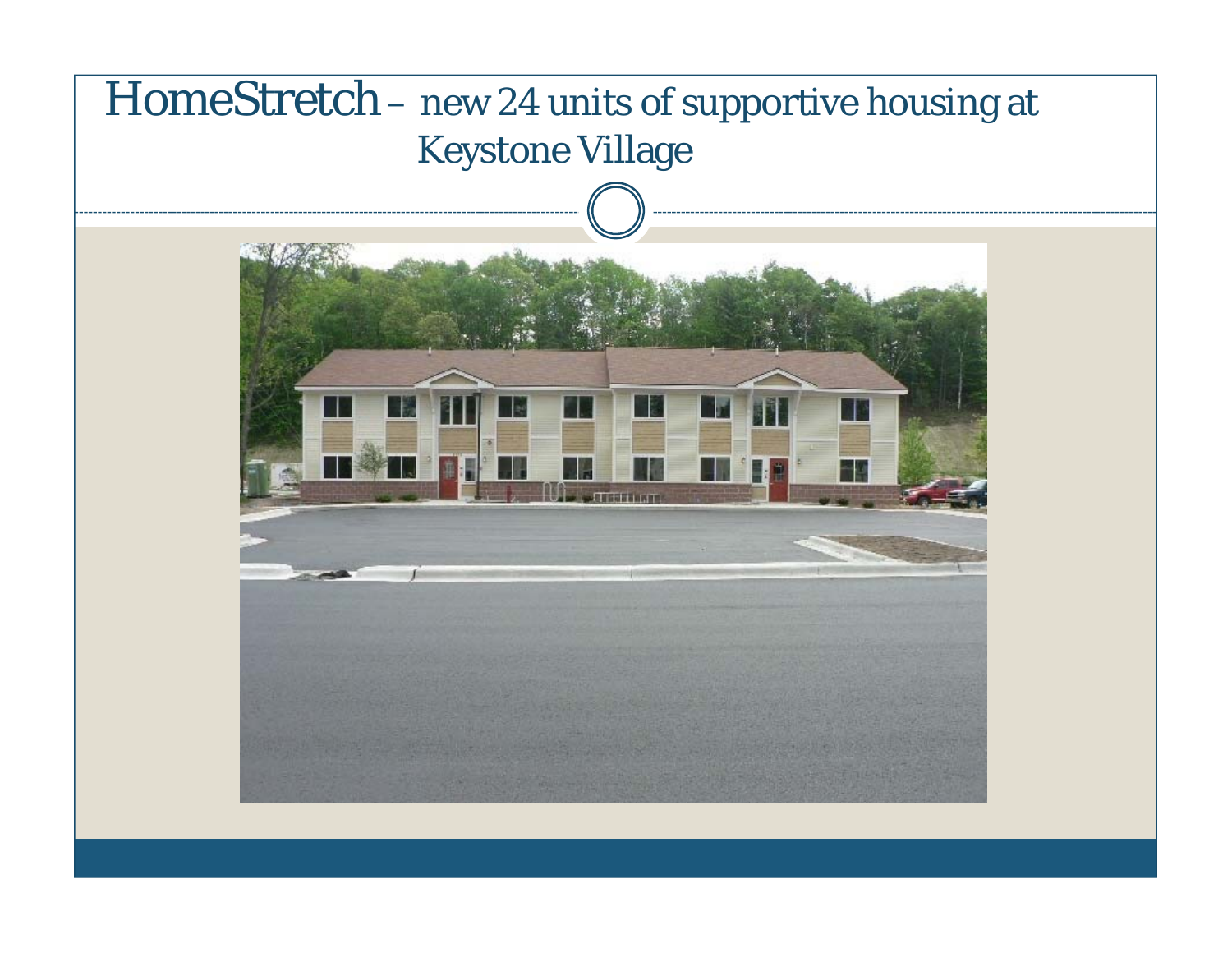#### Habitat For Humanity Grand Traverse Region Women Build Project 2010 – a single family home

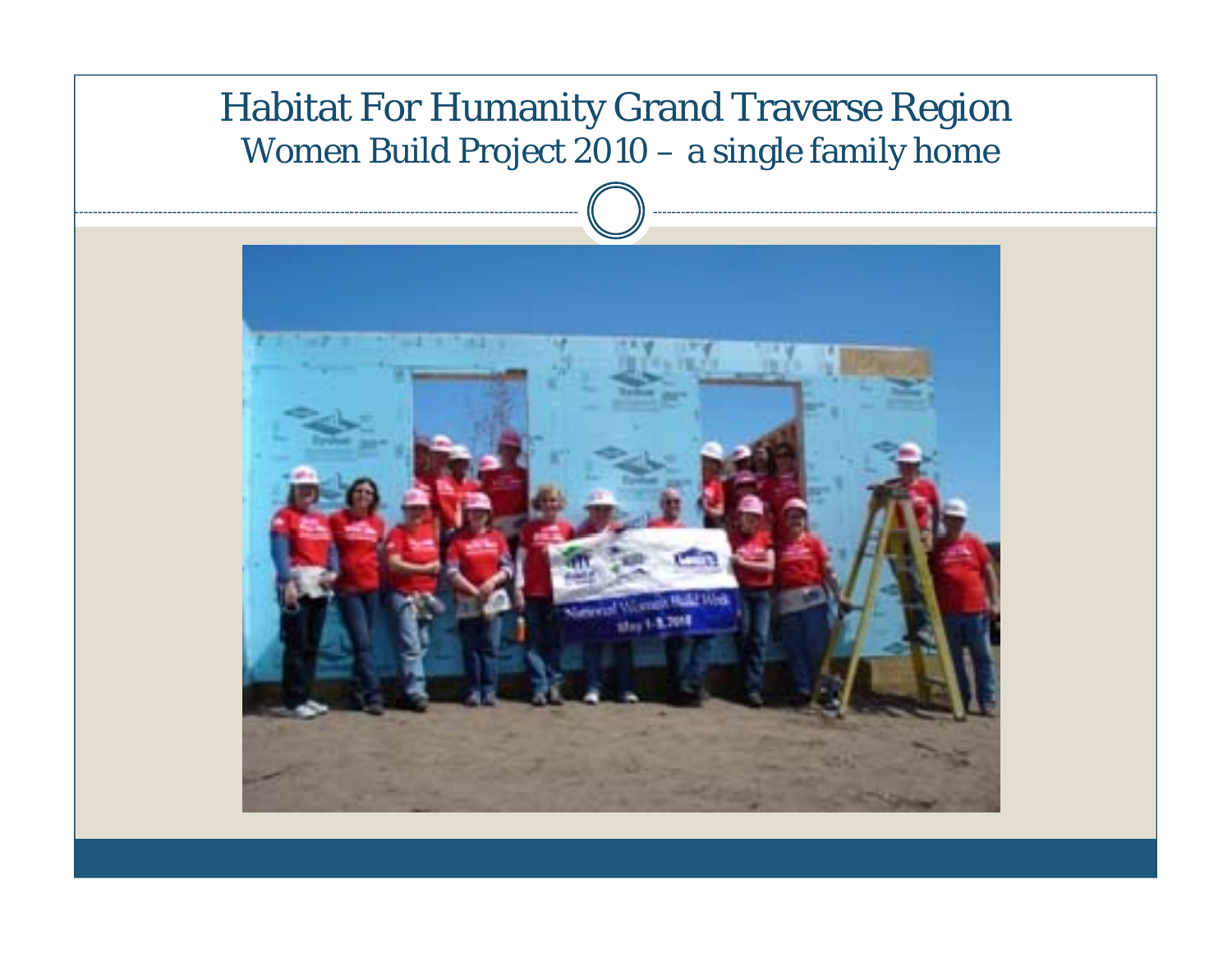# Challenges • Public funding focused on urban areas • Lack of infrastructure affects eligibility and costs of projects • Operational costs not covered by funding sources

- Development costs
- Public funding policy shifts
- Public opposition NIMBYism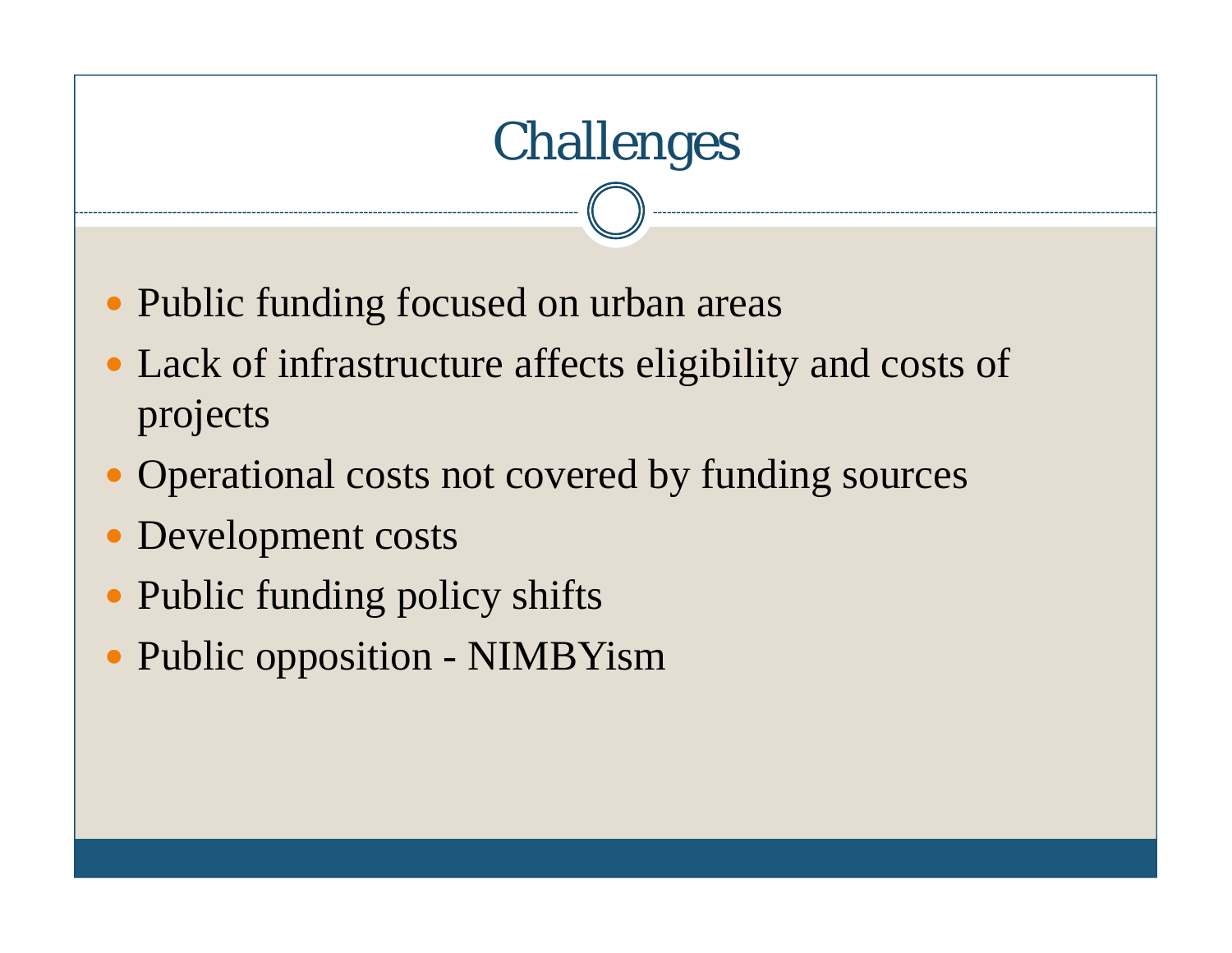# **What can communities do?**

- Update zoning to encourage affordable housing Higher densities
	- o Allow other types of housing: duplexes, accessory dwelling units, townhouses, apartment buildings
	- o Streamline approval procedures
	- Flexible dimensional requirements
		- $\blacktriangleright$  Parking, setbacks, lot area, etc.
	- Inclusionary/incentive zoning: provide bonuses to developers that include affordable housing in residential projects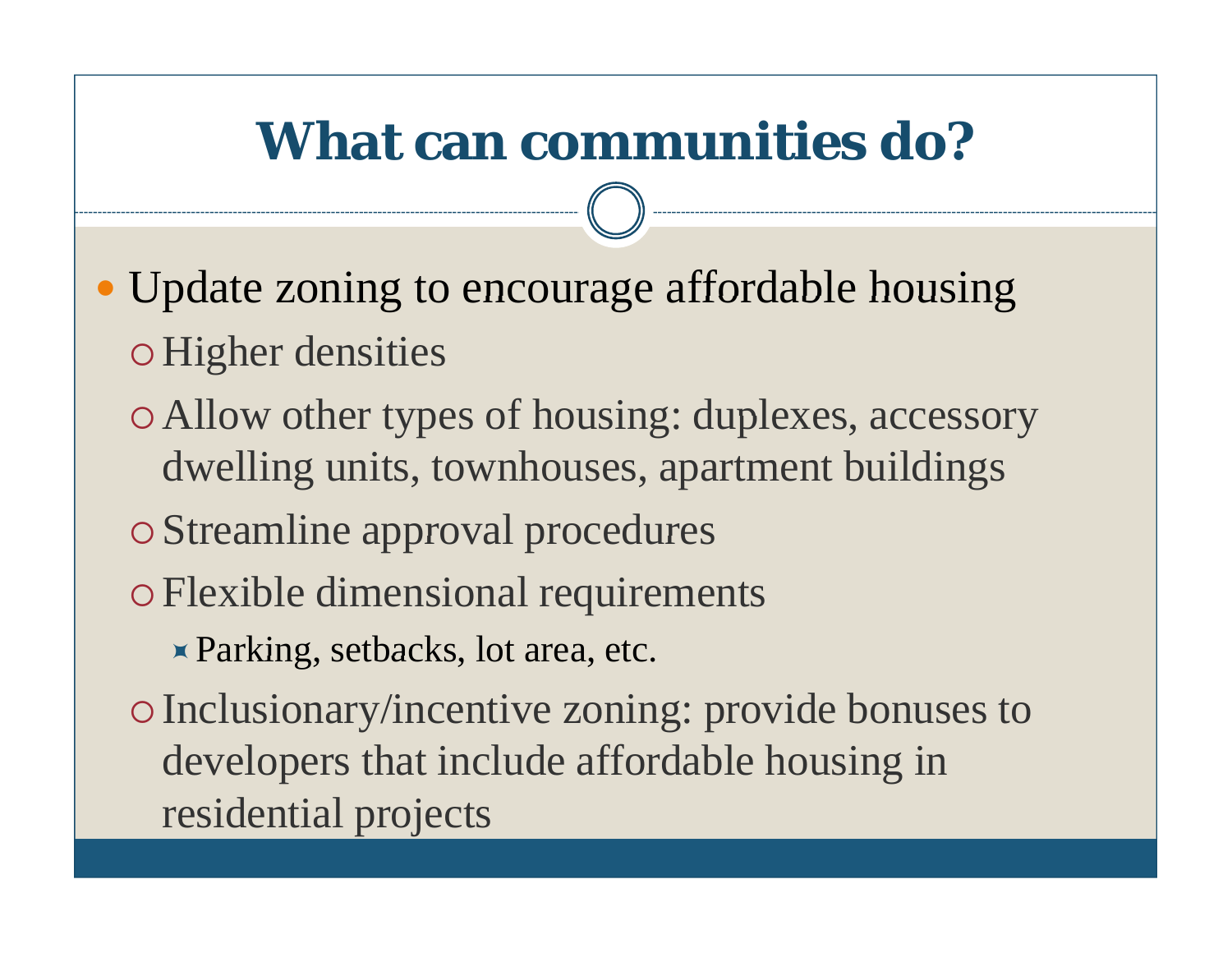### **What can communities do?**

• Housing trust funds – create local, stable, flexible funding sources to meet local needs

#### • Economic and tax incentives

- Brownfield redevelopment
- Neighborhood Enterprise Zones
- Payment in lieu of taxes (PILOT)
- Land Bank Authority tools
- Nonprofit partnerships suppor<sup>t</sup> gran<sup>t</sup> applications, provide resources, etc